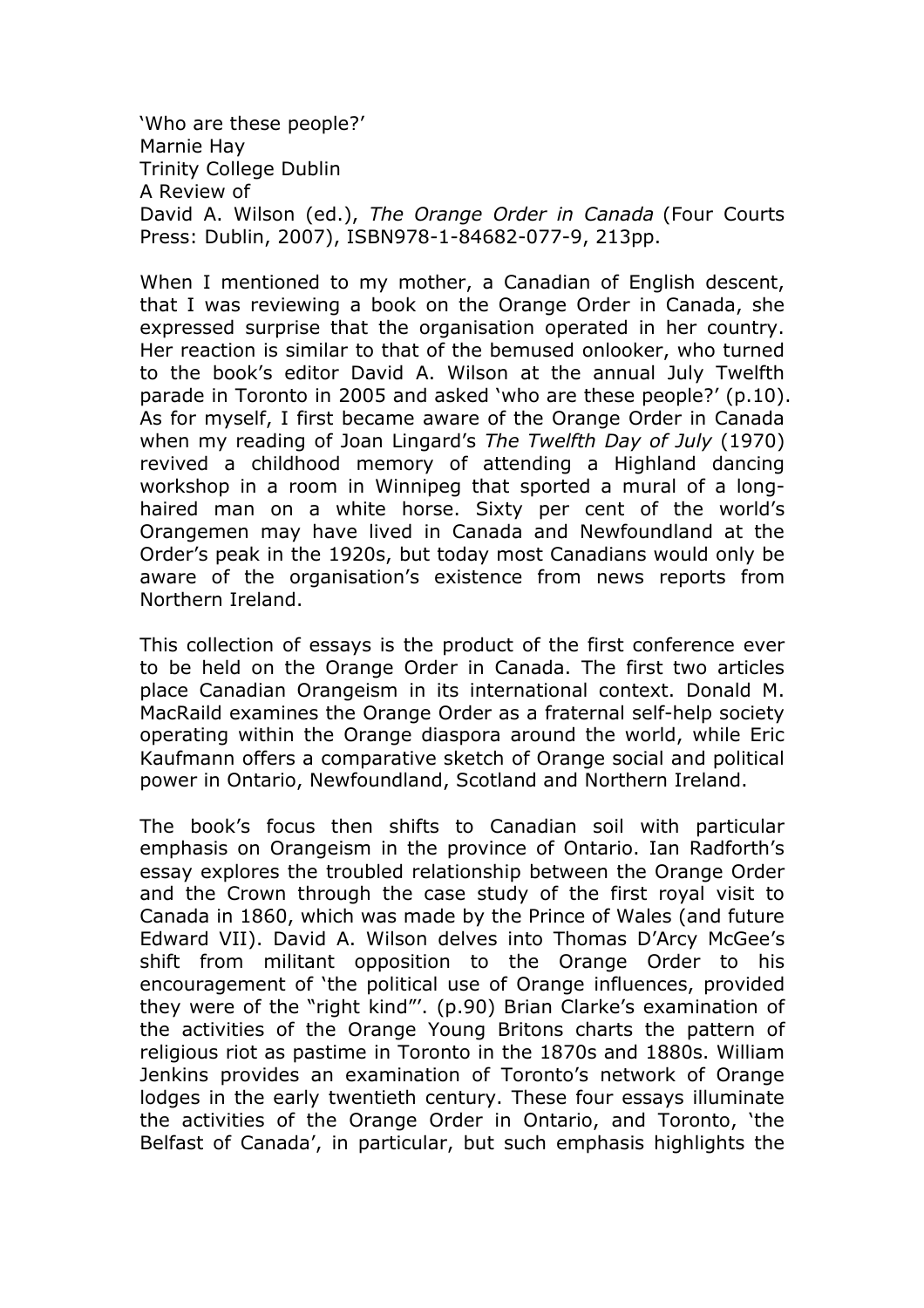need for more research into Orangeism in other parts of the country. (p.10)

The next essay provides some reassurance that such research is being undertaken. In it John Edward FitzGerald shifts the focus from central to eastern Canada with a study of the Orange Order's influence on Newfoundland's decision to join Canadian Confederation in the period 1948-9. As FitzGerald points out, the Loyal Orange Association was the most important fraternal organisation for Protestant males in the colony and (later) the Dominion of Newfoundland in the late nineteenth and early twentieth centuries. However, its intervention in the confederation debate proved to be the swansong of its influence in what was to become Canada's newest province.

An essay by Cecil J. Houston and William J. Smyth, co-authors of The Sash Canada Wore (1980), charts the Order's decline since its peak in the 1920s when more than 2,000 lodges existed in Canada. Today 80% of these lodges no longer operate. Changes in the country have made it difficult for the Order to appeal to new members or to wield power and influence. Houston and Smyth note that 'Canada as a nation underwent a fundamental change of identity after the catharsis of the First World War and imperial sentiment waned as national self-confidence grew'. (p.187) As a result, the Order's monarchical and pro-British stance seemed dated, especially when an increasingly heterogeneous immigration policy led to the development of a more multicultural civic culture. As Canadian political culture modernised, religion became less influential in secular matters. The development of the Canadian welfare state also undermined the Order's role as a provider of sickness and death benefits to members. Thus, the values of an organisation founded in eighteenth-century Ireland have become increasingly irrelevant in twenty-first century Canada.

The collection's concluding essay will be of particular interest to postgraduate students and other scholars seeking research topics. In it Mark G. McGowan identifies five pathways for future research in the field of Orange Studies in Canada. First, researchers could pursue in depth investigations of the Orange Order in Canada in the twentieth century, the nineteenth century having been well served by previous studies. For instance, the development of a number of local and regional studies of the Orange Order in the twentieth century might lead to a more sophisticated understanding of the organisation's decline across the country. Secondly, researchers could take a socio-historical approach in order to explore 'the dayto-day life of the [Order] and its function among ordinary Canadian men, their families and their communities'. (p.195) They could examine the Order's function as a 'friendly' society and / or pursue